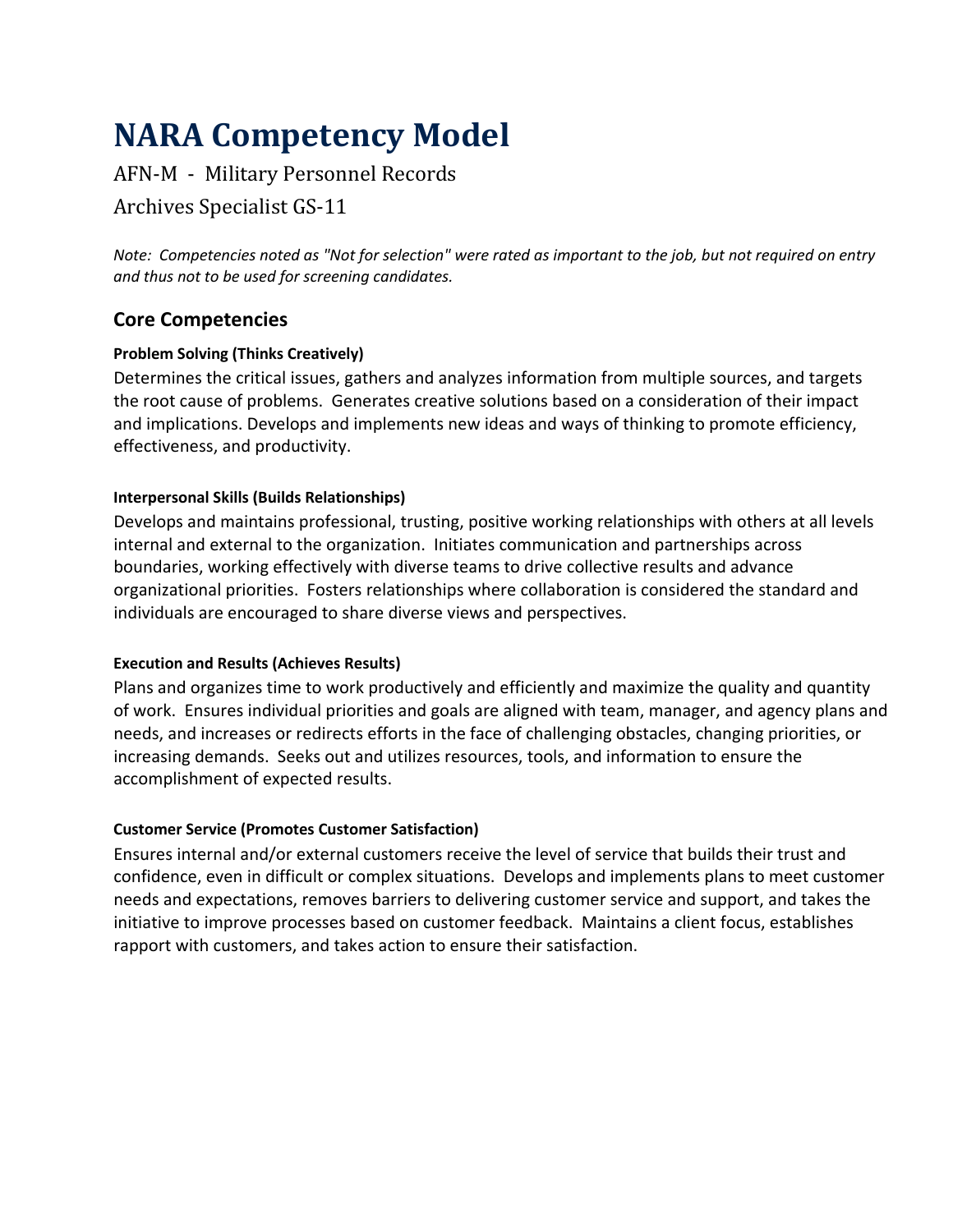#### **Communication (Targets Communication)**

Conveys information to others clearly and respectfully. Tailors the amount, style, and content of messages to the needs of the audience and handles and resolves questions and contrary opinions in a positive and constructive manner. Employs active listening techniques to show others that their opinions are valued and provides feedback that is comprehensive and actionable. Prepares documents and presentations that are cogent, accurate, and well organized.

#### **Organizational Awareness (Promotes Organizational Awareness) (Not for selection)**

Acts to support the agency's mission and function, clarifying and promoting the value and importance of agency programs, policies, procedures, rules, and regulations to work activities. Takes a broad business perspective by integrating approaches and solutions to support and achieve NARA's mission and goals. Identifies and analyzes the potential impact of external factors (for example, updates to best practices, changes in legislation) on the agency's business, customers, and work products.

## **General Competencies**

#### **Leads Teams**

Leads teams of diverse individuals that can work collaboratively to achieve business objectives, openly communicates, discusses, and works through team objectives, and promotes shared accountability for individual and team performance. Promotes coordination and teamwork, leverages team members' strengths and weaknesses, and takes steps to optimize team performance. Celebrates team successes, evaluates setbacks, and implements processes and approaches to continually improve performance and results.

#### **Manages Projects**

Achieves desired outcomes on projects, on time, and within budget. Designs and plans the project, defines the project workflow, and manages the project team. Controls and provides project deliverables, optimizes the contribution of the people involved, and makes decisions and assesses the impact of those decisions on quality, productivity, schedules, cost, performance, etc. Evaluates and reports progress against goals and milestones.

#### **Embraces Continual Learning**

Seeks opportunities to expand knowledge and skills through formal and informal education, training, and feedback. Identifies and leverages own strengths and developmental needs and strives to improve own skills. Acquires new knowledge related to business, professional, and technological changes and developments. Demonstrates and supports continual learning, and shares knowledge and expertise with others.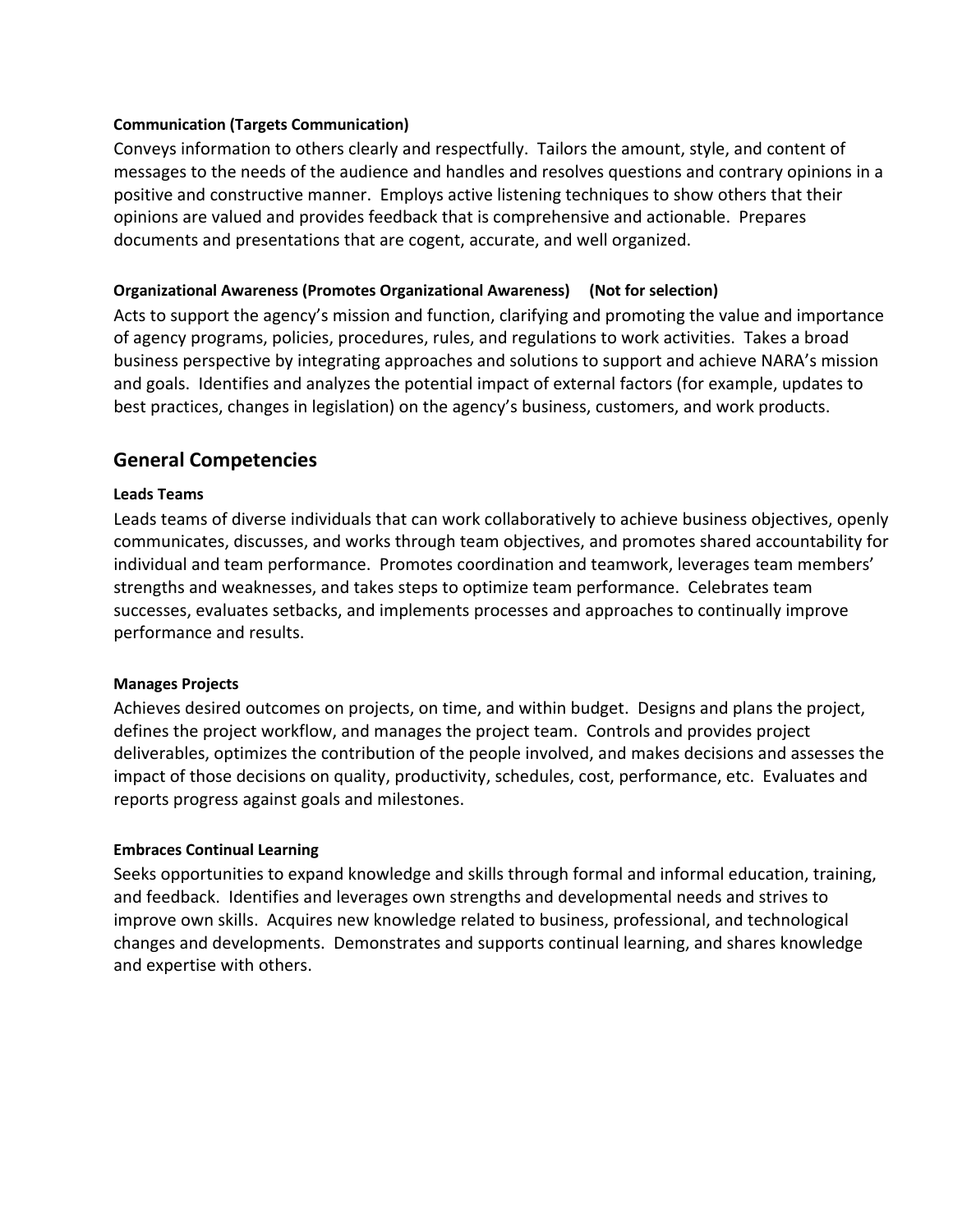#### **Utilizes Computer Technology**

Utilizes computer technology and software applications (e.g., word processing, spreadsheets, databases, web-based tools) to perform work activities. Applies technologies and/or tools to improve work, productivity, or customer service.

## **Technical Competencies**

#### **Conducts Archival Processing**

Performs archival processing, demonstrating knowledge requird to appraise, transfer, review, arrange, describe, preserve, and establish/maintain physical and intellectual control of archival holdings. This requires applying knowledge of the laws, regulations, and governing authorities affecting access to records (e.g., the Presidential Records Act, the Freedom of Information Act).

#### **Manages Record Life Cycle**

Demonstrates and communicates knowledge and understanding of the record lifecycle, including the interrelationship of each stage of the lifecycle. Participates in and/or leads the development and implementation of life cycle management programs, policies, procedures, appraisals, schedules, training, audits, and outreach initiatives. Provides technical assistance and support to others within the agency and other Federal agencies on records creation, maintenance, and disposition in all media and formats. This may include issues related to access and security. Maintains currency in changes in technology and research needs as well as new methods for managing Federal records in all media and formats.

#### **Applies Knowledge of [Subject Area(s)/Disciplines]**

Demonstrates expertise in records and related materials pertinent to [Subject Area(s)/Discipline(s)]. Maintains currency in the history, organization, operations, and trends relevant to **[Subject**] Area(s)/Discipline(s)] as well as the applicable Federal laws, authorities, and regulations. Maintains currency in the interrelationship of these subjects with **[other key subject area(s)**]. Provides technical consultation on **[Subject Area(s)/Discipline(s)]** to meet the needs of NARA, other Federal agencies, researchers, or others.

#### **Performs [Records Mgmt/Archival Functions]**

Uses records and information management principles as well as archival principles and related agency policies to perform **[Records Management/Archival Function(s)]**. Examines and applies **[Subject**] Area(s)/Discipline(s)] to define the scope, context, purpose, and direction of records management, maintenance, and control processes.Considers the impact and implications of these activities on agency services, customer needs, and customer expectations.